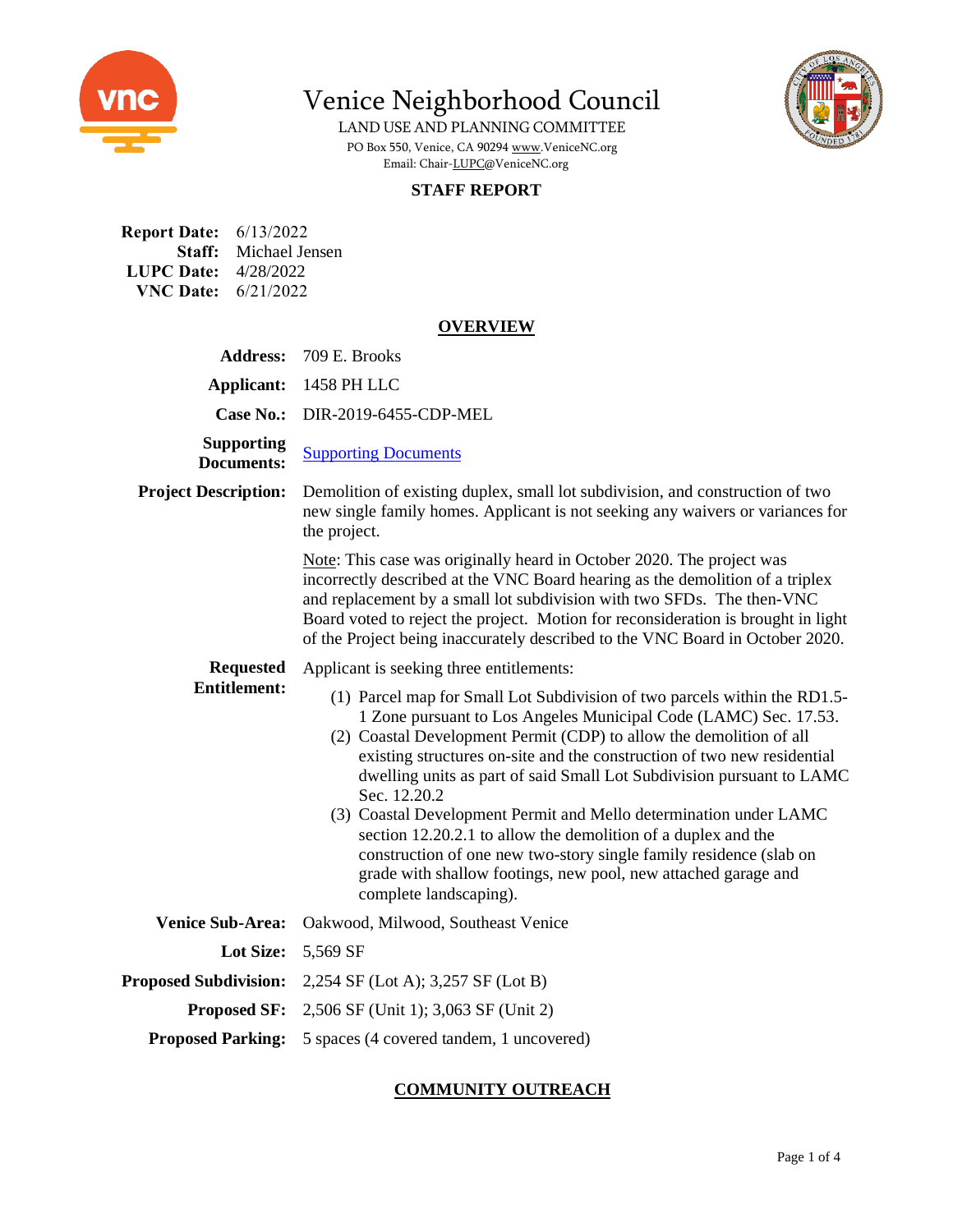



LAND USE AND PLANNING COMMITTEE PO Box 550, Venice, CA 9029[4 www.VeniceNC.org](http://www.venicenc.org/) Email: Chair[-LUPC@VeniceNC.org](mailto:LUPC@VeniceNC.org)

# **STAFF REPORT**

| Date:                                             | February 11, 2020                                                                                                                                                                                                                                                   |  |  |  |  |  |
|---------------------------------------------------|---------------------------------------------------------------------------------------------------------------------------------------------------------------------------------------------------------------------------------------------------------------------|--|--|--|--|--|
| <b>Notification Radius:</b>                       | $250$ ft.                                                                                                                                                                                                                                                           |  |  |  |  |  |
| <b>Summary of</b><br><b>Feedback:</b>             | Applicant hosted an outreach meeting at the project site. One neighbor, who lived<br>across the street attended. She raised concerns about parking during construction<br>because there are currently three or four other construction sites within a block radius. |  |  |  |  |  |
| <b>COMPLIANCE WITH SPECIFIC PLAN</b>              |                                                                                                                                                                                                                                                                     |  |  |  |  |  |
| <b>Setbacks:</b>                                  | Front yard: 15'   Side yard: 5'   Rear yard: 5'                                                                                                                                                                                                                     |  |  |  |  |  |
| Height:                                           | The Oakwood subarea has a height limit of 25' (flat roof) and 30' feet (varied<br>roof). The proposed height of the pitched roof is 30' with a roof access<br>structure that extends to $33'-10$ ".                                                                 |  |  |  |  |  |
| <b>Parking:</b>                                   | 4 covered parking spaces and 1 uncovered, guest space to be provided.                                                                                                                                                                                               |  |  |  |  |  |
| <b>Zoning Admin.</b><br><b>Adjustment/Waiver:</b> | None requested.                                                                                                                                                                                                                                                     |  |  |  |  |  |

## **Mass, Character, and Scale**

Brooks is comprised of single-family homes and multi-family that mostly vary between one and two stories. The subarea of Oakwood, Milwood, Southeast Venice also contains a variety of residential buildings that are of similar mass, character, and scale (e.g., 804-812 Brooks Ave., 542-548 Broadway, 709 Broadway, 914 7th St., 619-621 San Juan Ave, and 633 Santa Clara). Per Applicant's streetscape of the block, this would be fourth project that exceeds 30 feet in height. 742-748 Brooks also appear to have roof decks. Applicant's plans propose roof decks for each unit of 385 SF (Unit 1) and 540 SF (Unit 2).<sup>1</sup> Both are set back 5' on each of the sides mitigating view over adjacent properties. The project's FAR is 1.06 (not including roof decks or garage). This project fits the mass, character, and scale of the neighborhood.

# **Mello Determination**

The property is currently improved with a duplex. The Los Angeles Housing and Community Investment Department (HCID) determined that a total of two (2) affordable units exist at the site per the HCID determination letter, dated December 23, 2019 (included in file).

# **Feasibility Study**

Applicant provided a feasibility study, dated July 8, 2020, indicating that one replacement unit is not feasible. <sup>2</sup> The pro forma attached to Applicant's feasibility study projects a gross profit margin of 21.36% on this development project by selling two units at market price, with no affordable replacement units. (Feasibility Study, p. 7.) Applicant's projected market price is based on \$900 per square foot. (Feasibility Study, pp. 9, 13, 17.)

<sup>&</sup>lt;sup>1</sup> The roof deck sizes are cited on sheet A0.0. Sheet A.1.4 ostensibly identifies the entire roof size.

<sup>&</sup>lt;sup>2</sup> Although the Mello Determination letter concluded two affordable units exist, a feasibility study for two units would only make the development less financially feasible.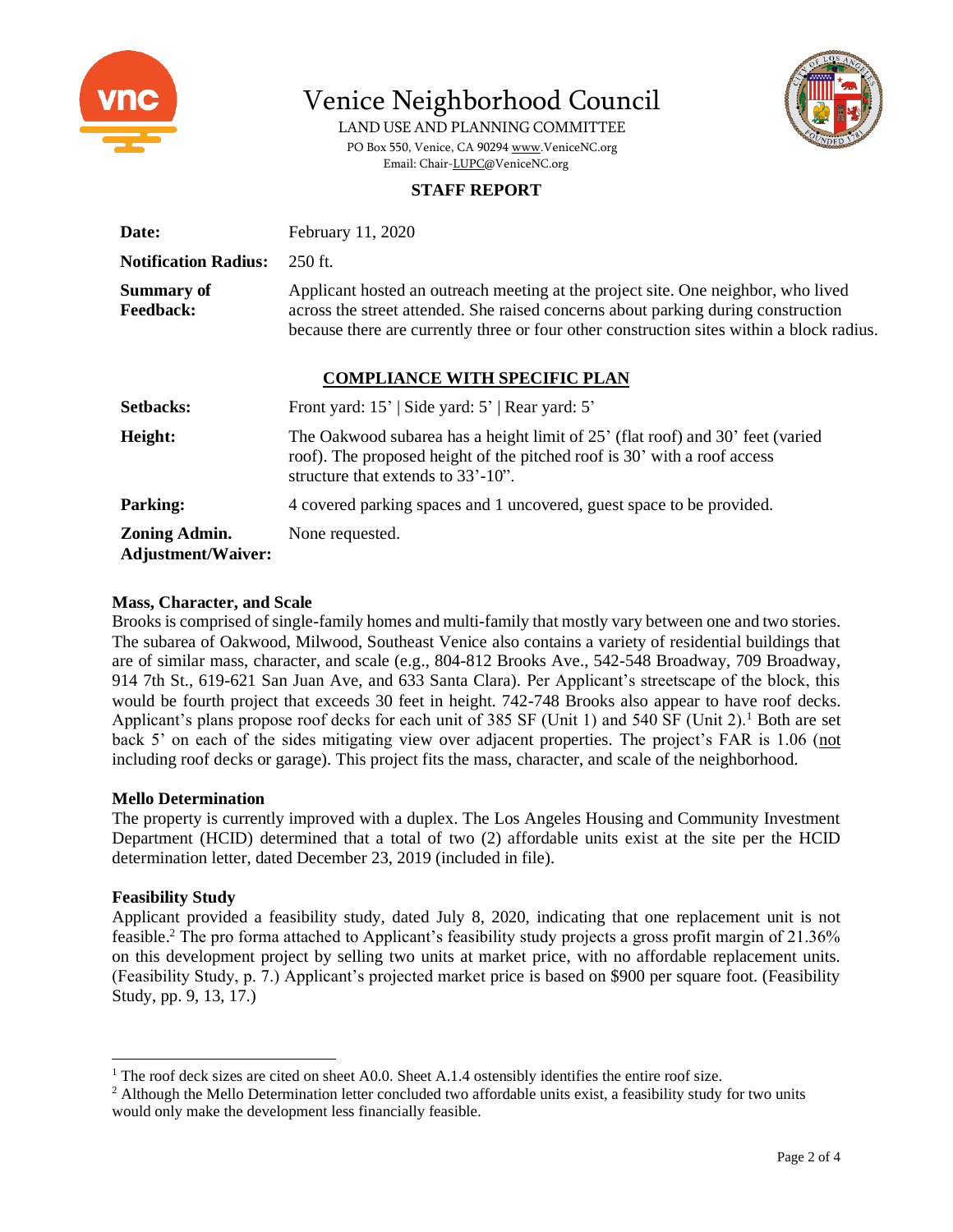



LAND USE AND PLANNING COMMITTEE PO Box 550, Venice, CA 9029[4 www.VeniceNC.org](http://www.venicenc.org/) Email: Chair[-LUPC@VeniceNC.org](mailto:LUPC@VeniceNC.org)

# **STAFF REPORT**

Applicant's pro forma projects losses in various scenarios of providing replacement units, either onsite, offsite in Venice, or offsite in alternative coastal zone areas. Based on the numbers assumed in Applicant's calculation on the table below (reproduced from the Feasibility Study), this staff report contains independent calculations in blue, which very slightly from Applicant's projections.

| <b>Project</b>                                  | <b>Total Project</b> | <b>Net</b>     | <b>Profit or</b> | <b>Profit or</b>        |
|-------------------------------------------------|----------------------|----------------|------------------|-------------------------|
|                                                 | $Cost($ \$)          | Revenue $(\$)$ | $Loss($ \$)      | Loss $(\% )$            |
| Proposed project sold at market rate            | 3,783,727            | 4,811,616      | 1,027,889        | 27.17% <sup>3</sup>     |
| (2 market rate SFDs)                            |                      |                |                  |                         |
| Subject Site with Affordable SFD                | 3,783,727            | 2,924,023      | $-859,704$       | $-22.72\%$ <sup>4</sup> |
| (1 market rate SFD on-site and 1 RAU on-site)   |                      |                |                  |                         |
| Venice Off-Site Replacement                     | 6,718,684            | 5,089,207      | $-1,629,477$     | $-24.25\%$ <sup>5</sup> |
| (2 market rate SFDs on-site and 1 RAU off-site) |                      |                |                  |                         |
| Generic San Pedro Site                          | 5,324,977            | 5,089,207      | $-235,770$       | $-4.43\%$ <sup>6</sup>  |
| (2 market rate SFDs on-site and 1 RAU off-site) |                      |                |                  |                         |
| Generic Site w/in 3 Miles of Coastal Zone       | 5,396,317            | 5,089,207      | $-307,110$       | $-5.69\%$ <sup>7</sup>  |
| (2 market rate SFDs on-site and 1 RAU off-site) |                      |                |                  |                         |

According to the Feasibility Study, Applicant's land cost was \$1,652,237. For feasibility projections for replacement units onsite and offsite in Venice, Applicant assumed construction costs of \$310 per square foot and "soft costs" of \$405,100 (onsite) and \$298,000 (offsite). For replacement units elsewhere in the coastal zone, Applicant assumed construction costs of \$300 per square foot and "soft costs" of \$298,000. According to the Feasibility Study, "Soft Costs presented are discounted from applicant's estimate of soft costs for project to be as conservative as possible in our cost analysis." (Feasibility Study, Ex. 2, n.3.; Ex. 3 n.3; Ex. 4 n.3.; Ex. 5 n.3; Ex. 6, n.3.).<sup>8</sup> Further explanation regarding methodology of the soft costs and discounts is required to understand the \$107,100 disparity.

Next, Applicant has assumed a maximum sale price of an affordable unit at \$289,157, based on its calculation of HCID increases on the maximum threshold for "lower income" since the last public sale price of an affordable unit in 2005. According to the Feasibility Study, a two-bedroom unit sold \$147,567 in 2005, while the maximum threshold for "lower income" (80% of AMI) for a family of three was \$47,150. As of 2019, the maximum income threshold is \$75,150, which represents an increase of 59.4%. Applicant then applied this 59.4% increase to the \$147,567 sale price in 2005, resulting in an adjusted price of \$235,214 in 2019. Additionally, Applicant added an increased loan principal due to lower mortgage interest rates in 2005 (5.58%) versus today (3.80%) for 30-year, fixed mortgages. Further explanation regarding this "Present Value Formula" methodology is requested.

<sup>3</sup> Applicant projects a return of 21.36% (Feasibility Study, p. 7).

<sup>4</sup> Applicant projects a return of -29.40% (Feasibility Study, p. 11).

<sup>5</sup> Applicant projects a return of -32.02% (Feasibility Study, p. 16).

<sup>6</sup> Applicant projects a return of -4.63% (Feasibility Study, p. 19).

 $^7$  Applicant projects a return of -6.03% (Feasibility Study, p. 23).

<sup>8</sup> Soft costs scenarios are also summarized side by side on a table on page 29 of the Feasibility Study; however, the scenario for Venice (offsite) is different from the number in the itemized project cost in Exhibit 4. (Feasibility Study, p. 11).